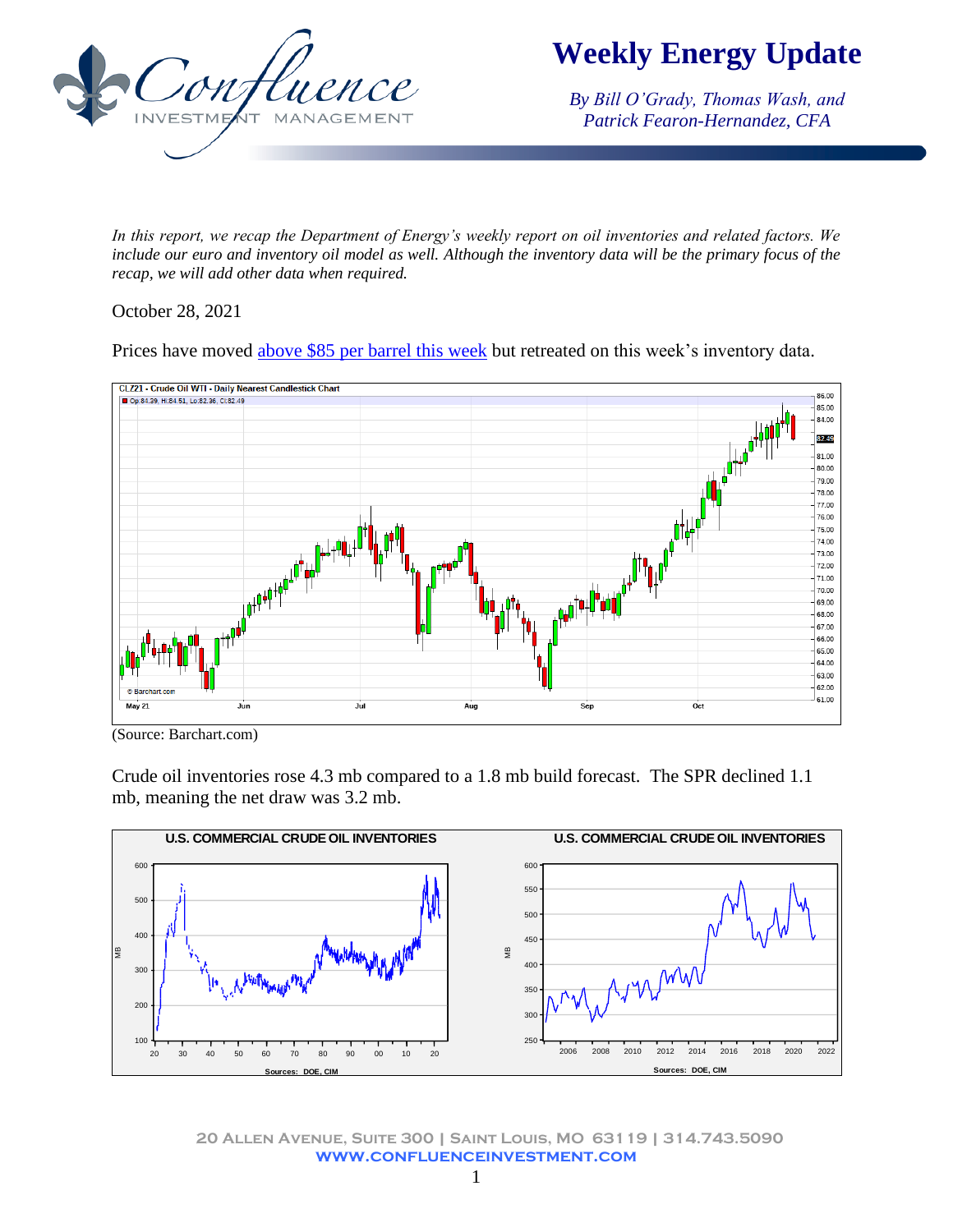In the details, U.S. crude oil production was steady at 11.3 mbpd, remaining below the 11.5 mbpd pre-Ida level. Exports fell 0.3 mbpd, while imports rose 0.4 mbpd. Refining activity rose 0.4%. We are in refinery maintenance season, which accounts for the usual seasonal build in crude oil inventories seen in the chart below. This build season usually ends in mid-November.



This chart shows the seasonal pattern for crude oil inventories. We are in the autumn build season. Note that stocks are significantly below the usual seasonal trough. Our seasonal deficit is 66.8 mb.



**20 Allen Avenue, Suite 300 | Saint Louis, MO 63119 | 314.743.5090 www.confluenceinvestment.com**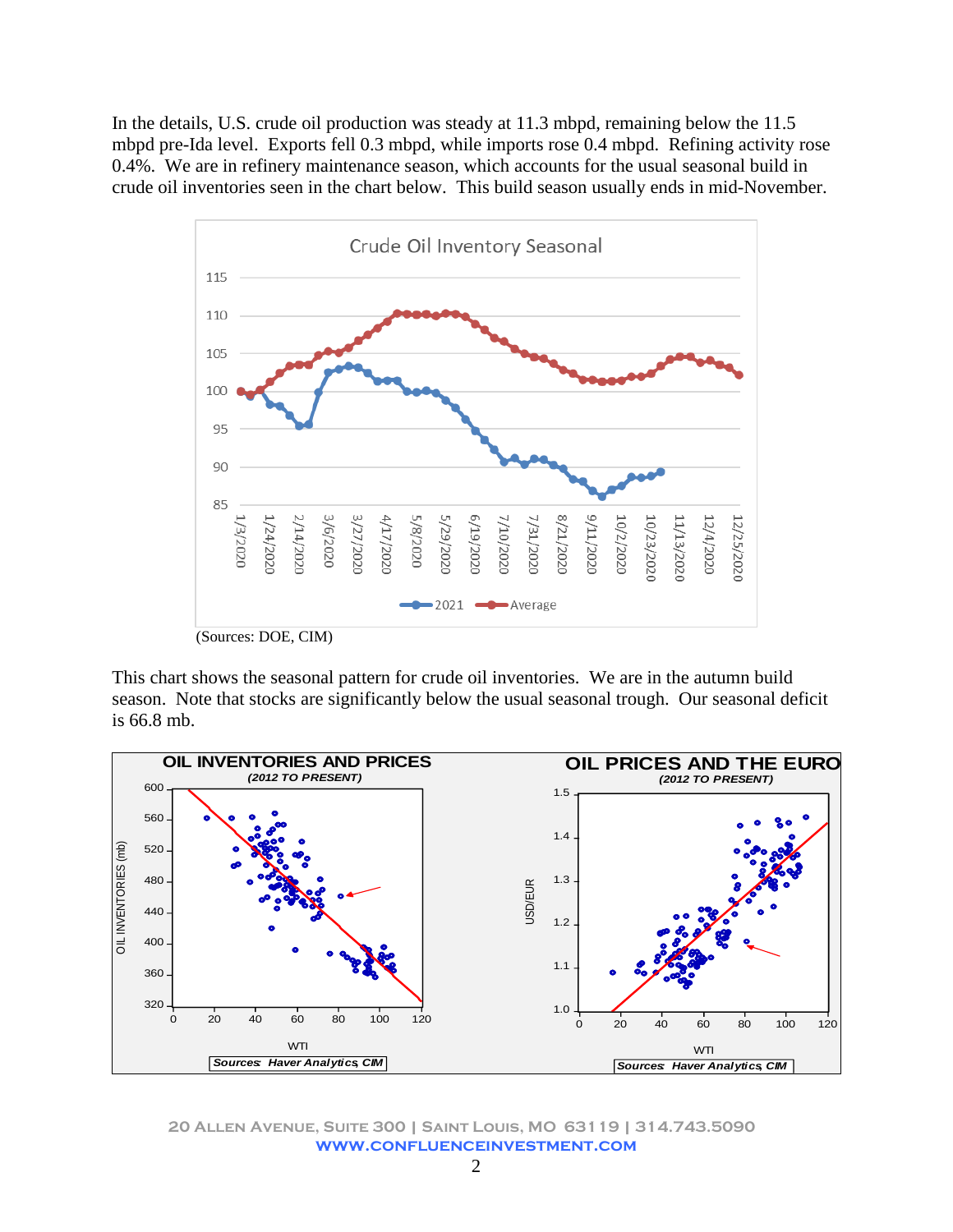Based on our oil inventory/price model, fair value is \$64.34; using the euro/price model, fair value is \$58.50. The combined model, a broader analysis of the oil price, generates a fair value of \$61.04. We are seeing a notable divergence in the model between inventory and the dollar and a rising level of overvaluation. Part of the overvaluation is likely due to fears of tighter inventories. If the builds continue, which is consistent with seasonal patterns, the model suggests some moderation of prices. However, supply fears are so elevated this may not be the case.

## **Market news:**

- Last week, we noted that despite high oil and gas prices, production hasn't responded as much as one would expect compared to earlier episodes of higher prices. As with many trends, there are multiple reasons behind the sluggish response. One element is that firms are no longer optimizing for production but for profitability. It means that instead of using all the cash available and borrowing, [firms are husbanding liquidity and rewarding](https://rbnenergy.com/money-thats-what-i-want-eandps-start-hoarding-cash-from-rapidly-rising-inflows)  [shareholders.](https://rbnenergy.com/money-thats-what-i-want-eandps-start-hoarding-cash-from-rapidly-rising-inflows) In the past, U.S. shale producers, in particular, did not focus on shareholder return. In order to attract capital, the industry decided it needed to improve its reputation. As the value of producing property rises, [some investors are selling out,](https://oilprice.com/Energy/Natural-Gas/Why-Are-Private-Equity-Firms-Dumping-US-Shale-Gas-Assets.html) suggesting they don't see a bright long-term future. Another element of this trend is that [margins are](https://www.ft.com/content/464bc3a6-d162-4f94-9180-edc7043516ab?emailId=6177337598df3f000467d7ff&segmentId=7e94968a-a618-c46d-4d8b-6e2655e68320)  [getting squeezed due to higher production costs.](https://www.ft.com/content/464bc3a6-d162-4f94-9180-edc7043516ab?emailId=6177337598df3f000467d7ff&segmentId=7e94968a-a618-c46d-4d8b-6e2655e68320) Thus, to maintain margins, firms simply appear more willing to allow higher prices to fulfill that goal.
	- o A negative harbinger for the future is that the [University of Calgary will no longer](https://www.theenergymix.com/2021/07/11/university-of-calgary-suspends-admissions-for-oil-and-gas-engineering-program/)  admit new students [into its bachelor's degree program in oil and gas engineering.](https://www.theenergymix.com/2021/07/11/university-of-calgary-suspends-admissions-for-oil-and-gas-engineering-program/) The school reports that enrollment in this department has fallen 77% between the years 2015-19. The program will continue, but without new students, it is just a matter of time before the program will end.
	- o ESG investors have been [missing out on this year's lift in energy stocks.](https://www.wsj.com/articles/energy-stock-surge-leaves-climate-focused-investors-behind-11635000659?st=lsqkma5ybeceysl&reflink=desktopwebshare_permalink)
- Coal is admittedly one of the dirtiest fuels. Not only does it emit large amounts of greenhouse gases, but it also fouls the air with sulfur, particulates, and nitrous oxide, the key catalysts for acid rain. Over the past decade, coal has seen its market share drop, replaced by renewables and natural gas. But with natural gas prices soaring this year, coal is making a global comeback. China, facing a severe energy crunch, [has eased](https://www.ft.com/content/041b24fb-e8bd-44dd-b546-5a5ff9c9f564?emailId=61709397d7ecbd0004e171a6&segmentId=7e94968a-a618-c46d-4d8b-6e2655e68320)  [restrictions](https://www.ft.com/content/041b24fb-e8bd-44dd-b546-5a5ff9c9f564?emailId=61709397d7ecbd0004e171a6&segmentId=7e94968a-a618-c46d-4d8b-6e2655e68320) on [its use](https://www.wsj.com/articles/china-takes-the-brakes-off-coal-production-to-tackle-power-shortage-11634727835?st=lf9zcvxm8l3mu60&reflink=desktopwebshare_permalink) and is [boosting imports from Indonesia.](https://www.ft.com/content/67a48e7b-4803-423c-875a-9caab277b9a0?emailId=6177337598df3f000467d7ff&segmentId=7e94968a-a618-c46d-4d8b-6e2655e68320)
- In Europe, nations are [doling out subsidies](https://www.politico.eu/article/france-energy-and-fuel-crisis-indemnity-gas-electricity-castex/?utm_source=POLITICO.EU&utm_campaign=4f3bfaa83e-EMAIL_CAMPAIGN_2021_10_22_03_57&utm_medium=email&utm_term=0_10959edeb5-4f3bfaa83e-190334489) to help pay for higher energy costs. Sadly, this practice won't increase energy supplies and delays the necessary demand destruction to reduce the use of fossil fuels.
- The World Bank is warning that [inflation risks are elevated](https://www.reuters.com/business/energy/world-bank-sees-significant-inflation-risk-high-energy-prices-2021-10-21/) due to the spike in energy prices.
- Propane, a fuel with a wide variety of uses, [is seeing supplies tighten.](https://www.wsj.com/articles/prepare-for-propane-sticker-shock-11635026109?st=yjp1zuibddeh09b&reflink=desktopwebshare_permalink) The U.S. has been increasing its exports of the fuel, which is derived mostly from natural gas. For urban and suburban home heating, natural gas and electricity are common fuels. These are regulated by public service authorities that limit price changes. Propane is commonly used in rural homes, and prices are set in the spot market. In addition, the fuel is used in crop drying, which can exacerbate local shortages. Tight supplies will tend to lift propane prices this winter. The chart below shows that current stockpiles are below the five-year range, signaling low inventories.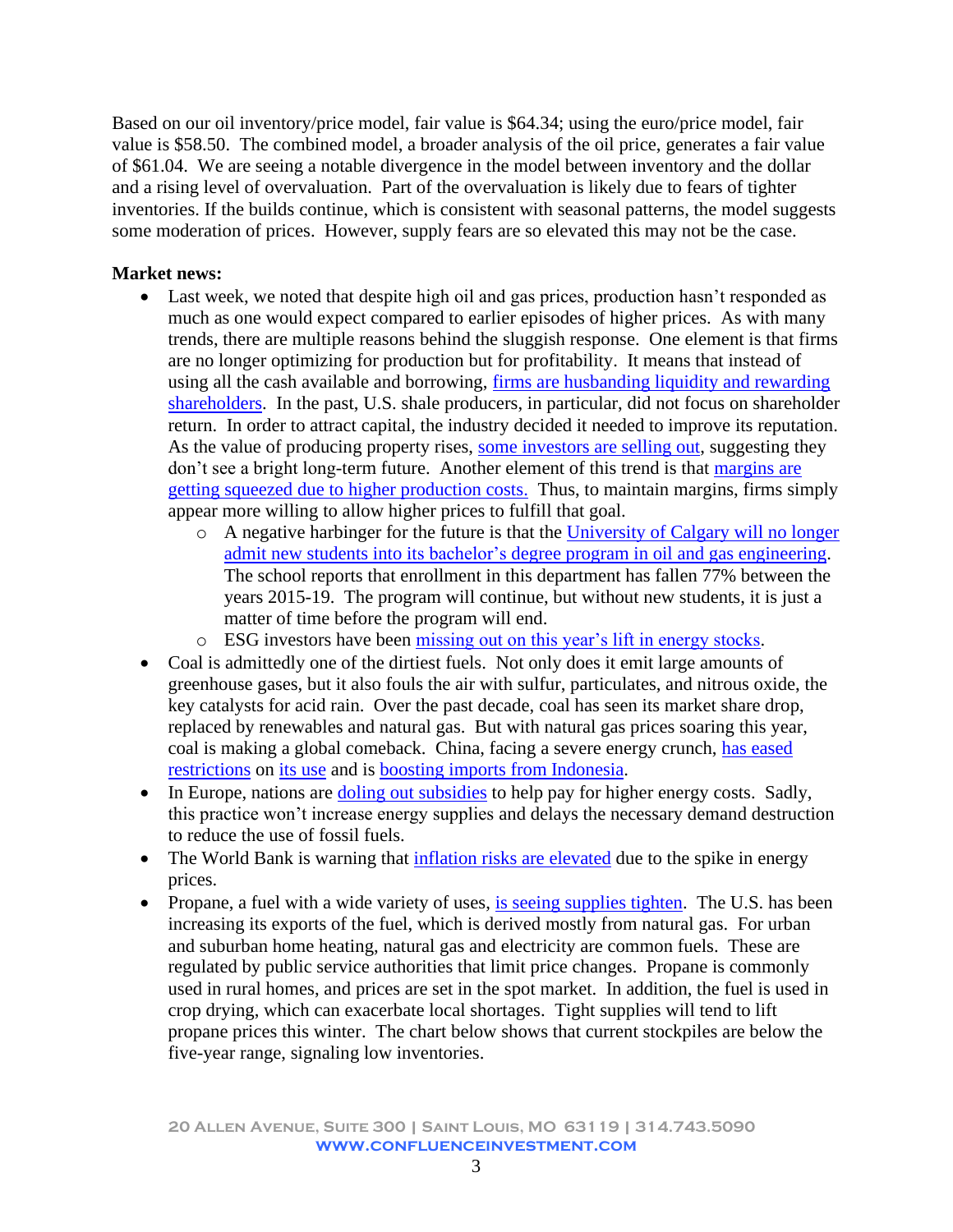

## **Geopolitical news:**

- Russia is using the current energy supply crisis to expand its influence in Europe. Moldova has faced pressure from Moscow for years. [Wedged between Ukraine and](https://www.google.com/maps/place/Moldova/@46.9578316,26.1472139,7z/data=!3m1!4b1!4m5!3m4!1s0x40c97c3628b769a1:0x258119acdf53accb!8m2!3d47.411631!4d28.369885)  [Romania,](https://www.google.com/maps/place/Moldova/@46.9578316,26.1472139,7z/data=!3m1!4b1!4m5!3m4!1s0x40c97c3628b769a1:0x258119acdf53accb!8m2!3d47.411631!4d28.369885) the Kremlin wants a friendly government in Moldova to increase pressure on Kiev. Gazprom (OGZPY, USD, 10.33) [has reduced natural gas supplies to Moldova,](https://www.ft.com/content/849e05db-3b8f-4e9d-afaa-8c28c8670310) causing gas pipeline pressures to fall to dangerous levels. A long-term contract with the company expired last month, and the new contract called for a more than doubling of prices. The current government of Maia Sandu is Western-supporting, and it is widely suspected the Kremlin wants to undermine the current administration. [Moldova is asking](https://balkaninsight.com/2021/10/19/moldova-seeks-european-help-to-tackle-gas-supply-crisis/?utm_source=POLITICO.EU&utm_campaign=4f3bfaa83e-EMAIL_CAMPAIGN_2021_10_22_03_57&utm_medium=email&utm_term=0_10959edeb5-4f3bfaa83e-190334489)  [for help from the EU.](https://balkaninsight.com/2021/10/19/moldova-seeks-european-help-to-tackle-gas-supply-crisis/?utm_source=POLITICO.EU&utm_campaign=4f3bfaa83e-EMAIL_CAMPAIGN_2021_10_22_03_57&utm_medium=email&utm_term=0_10959edeb5-4f3bfaa83e-190334489)
	- o More broadly, President Putin has indicated Russia could [increase natural gas](https://www.ft.com/content/e5f74353-73e5-4273-ae13-cc3d0985e606?segmentId=98583035-ac35-a0ba-ed44-378e53f8caec)  [supplies to Europe by 10%](https://www.ft.com/content/e5f74353-73e5-4273-ae13-cc3d0985e606?segmentId=98583035-ac35-a0ba-ed44-378e53f8caec) if Nord Stream 2 was approved.
- U.S. intelligence agencies and the Pentagon are issuing warnings that [climate change is a](https://www.washingtonpost.com/national-security/intelligence-pentagon-climate-change-warnings/2021/10/21/ea3a2c84-31d3-11ec-a1e5-07223c50280a_story.html?utm_source=newsletter&utm_medium=email&utm_campaign=newsletter_axiospm&stream=top)  [threat to global security.](https://www.washingtonpost.com/national-security/intelligence-pentagon-climate-change-warnings/2021/10/21/ea3a2c84-31d3-11ec-a1e5-07223c50280a_story.html?utm_source=newsletter&utm_medium=email&utm_campaign=newsletter_axiospm&stream=top) From disruptions to supply chains, refugee flows, and damage to infrastructure, [climate change will require significant remediation costs over time.](https://www.axios.com/climate-change-economic-threat-fsoc-report-53338752-20f7-444d-8fad-967a89b3d060.html?utm_source=newsletter&utm_medium=email&utm_campaign=newsletter_axiosmarkets&stream=business)
- China's Sinopec (SNP, USD, 48.65) has signed a ["huge"](https://www.ft.com/content/00fdc70e-1482-4ce6-ba43-a802550838d4?emailId=61709397d7ecbd0004e171a6&segmentId=7e94968a-a618-c46d-4d8b-6e2655e68320) LNG deal with U.S. natural gas [firms.](https://www.reuters.com/business/energy/chinas-enn-agrees-long-term-gas-deal-with-us-energy-firm-cheniere-2021-10-11/) Although the U.S. and China appear headed toward decoupling, there is still a significant level of trade and investment occurring between the two countries, which complicates the politics of separation.
- Iran, the EU, and the U.S. are continuing to try to [restart JCPOA talks,](https://amwaj.media/article/iran-eu-meeting-in-brussels-geared-to-avoid-exhaustive-talks-in-vienna) but so far, there has been no observable progress. The problem appears to be with Iran; [it doesn't look](https://amwaj.media/media-monitor/iran-s-confusing-foreign-policy-raises-concerns-over-nuclear-talks)  [like Tehran really knows what it wants.](https://amwaj.media/media-monitor/iran-s-confusing-foreign-policy-raises-concerns-over-nuclear-talks) Or, perhaps better said, it wants sanctions lifted without having to offer anything in return.
	- o [Iran's economic future appears to be dependent on the](https://amwaj.media/article/scenarios-for-iran-s-economic-development) lifting of sanctions, but the politics of compliance with JCPOA remains a problem.
	- o [Iran was hit with a cyberattack on its gas stations,](https://www.reuters.com/world/middle-east/iran-says-cyberattack-behind-widespread-disruption-gas-stations-2021-10-26/) causing widespread disruption in supplies.
- As the KSA prepares for a world without extensive U.S. security support, it is using its [economic clout to bend regional nations to its](https://www.ft.com/content/79abe724-0e42-4933-8305-61524f24e1ae?emailId=61761b2b6cd0bb0004d68bab&segmentId=22011ee7-896a-8c4c-22a0-7603348b7f22) will.
	- o Riyadh has set 2060 to [achieve net-zero carbon emissions.](https://www.ft.com/content/399f3cb5-2256-4f3c-9443-48ee18263d41)